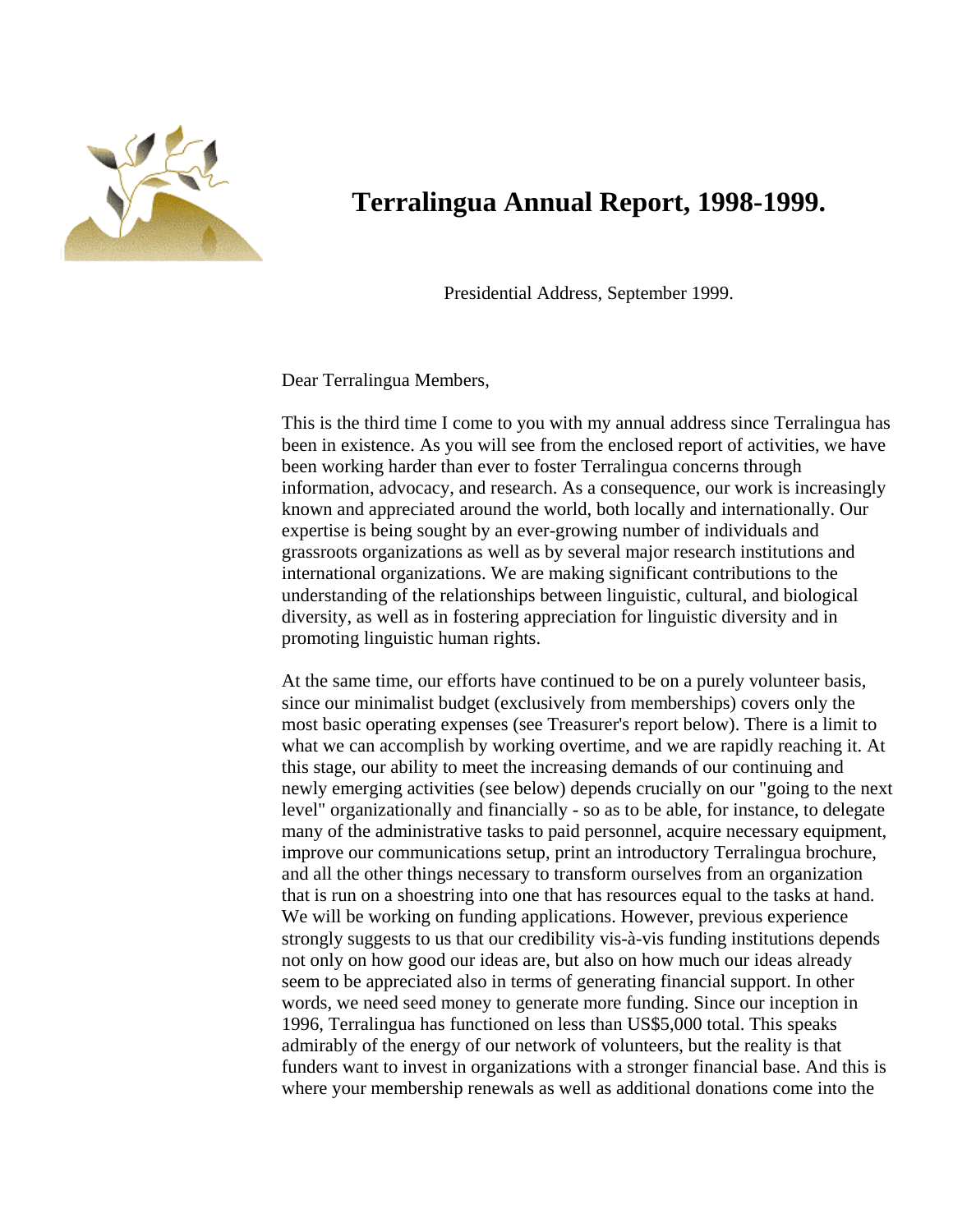picture.

In closing, on behalf of the Terralingua Board of Directors, let me express my gratitude to all of you for having stayed with us and supported us for one more year. We look forward to continuing to serve you in the future. Best regards,

Luisa Maffi, President.

## **Annual Report of Activities, 1998-99.**

During Terralingua's third year of operation, we were increasingly busy on all of our fronts of activity: information, research, and advocacy. Most of these activities were reported on in past issues of *Langscape*. Here you will find a general overview.

Our main information tools continue to be our electronic newsletter *Langscape* and our Web site. *Langscape* is flourishing under Anthea Fallen-Bailey's editorship and is becoming a significant reference point for people interested in linguistic diversity and its relationships to biodiversity, linguistic human rights and the situation of indigenous and minority languages and their speakers around the world. Through *Langscape* we have kept you informed about major international processes such as the debate over the formation of the Permanent Forum for Indigenous Peoples within the United Nations system, the hearings of the People's Communication Charter, the new European Union policies on regional languages, the Vienna forum on Globalization and Global Ethics, the 17th. annual meeting of the U.N. Working Group on Indigenous Populations (for the latter see report in the present issue). We have also given you background and commentary on a number of situations of conflict, tension, human rights violations and threats affecting indigenous and minority groups and impinging on their security and livelihoods (from the Horn of Africa to Kosova, Chiapas, Thailand, Australia, and so forth). Numerous feature articles have brought you news and analyses on the status of linguistic communities from Kenya all the way to Borneo and on their efforts to maintain and revitalize their linguistic and cultural heritage and to affirm their human rights. Hardcopy versions of the newsletter continue to be sent to members who are not connected to the Internet.

Our Web site was recently updated and upgraded by Dave Harmon, and is now more conveniently structured and greatly expanded, especially in terms of resources: from bibliographies on linguistic and biological diversity, language endangerment, linguistic human rights, and language in education to reports on Terralingua conferences and other activities, to our electronic publications, to our listing of resources on language maintenance and revitalization, to our newest feature, a listing of universities offering training for work on the documentation and maintenance of lesser spoken and endangered languages (compiled by Heidi Orcutt). Links to many other Web sites, including those of relevant international organizations and international instruments, are found. Our bibliographies and listings are open-ended, and people are always welcome (and indeed encouraged) to keep adding to them, as well as to send us updates, new links, and so forth. We also added a completely new page entirely devoted to indigenous and minority views on language. This, too, is a work in progress open to new additions.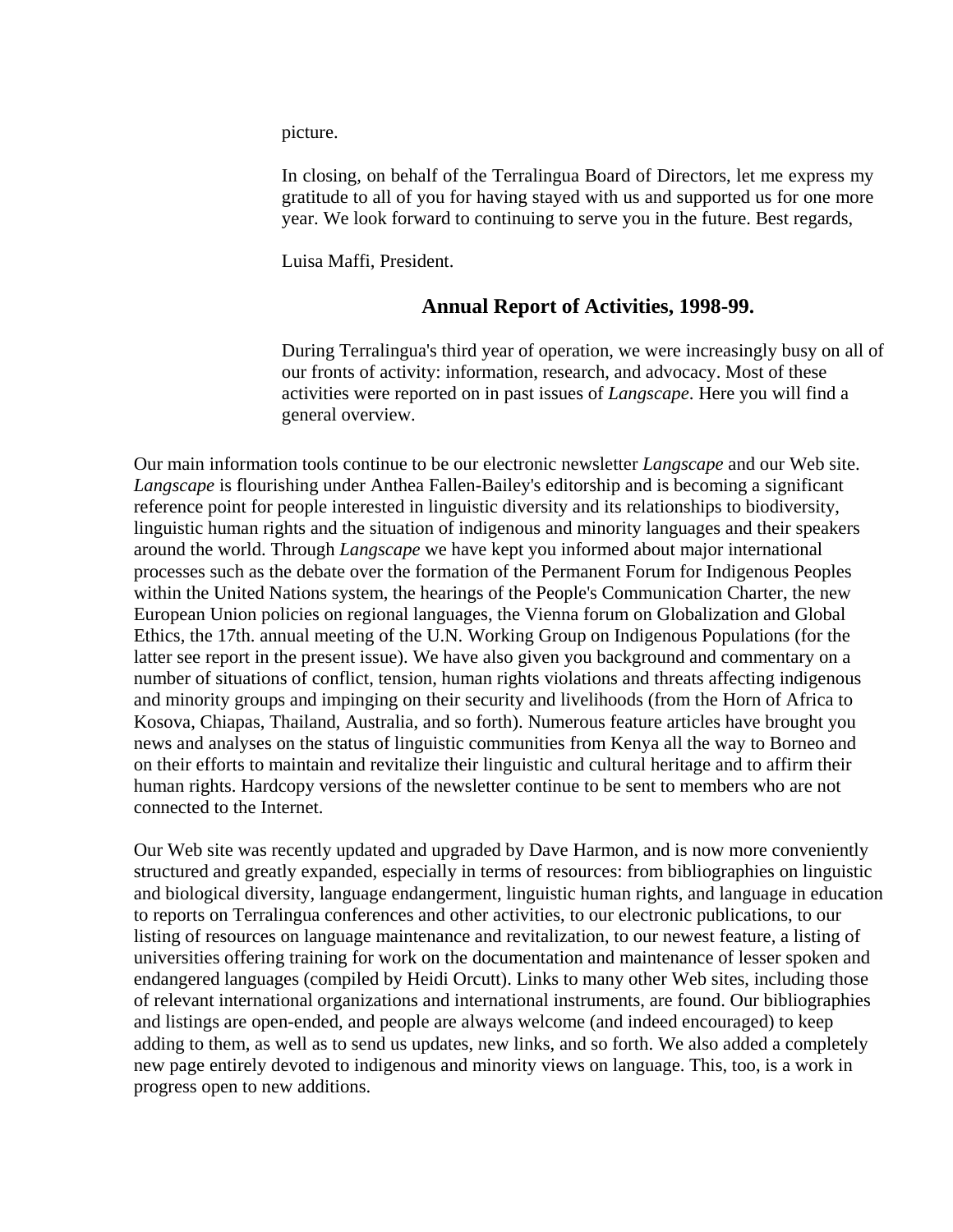Finally, a "Frequently Asked Questions" page is in preparation, mainly based on Tove Skutnabb-Kangas' soon-to-be-published magnum opus *Linguistic Genocide in Education — or Worldwide Diversity and Human Rights?.*

These two media — along with information about Terralingua published in a number of journals and newsletters as well as distributed by Board members in numerous venues — have greatly extended our reach worldwide, and we have been receiving an ever-growing flow of correspondence from all continents requesting information, advice, and documentation in support of indigenous peoples' and minorities' efforts for the protection of their languages and of their linguistic and cultural rights. In a number of instances (among which the Hindmarsh case involving the Ngarrindjeri of Australia and the case of the abolition of bilingual education for Australian Aborigines), we were asked to, and did, write letters of appeal to the appropriate authorities. Numerous other appeals were published in *Langscape*. Repeatedly, we are also receiving news of situations of repression of small local languages (and of suppression of information about them). This suggests to us that if we began to have a fuller account of such situation, along with better information about languages whose existence is poorly known to the outside world, the figures of the world's linguistic diversity would probably need to be considerably modified upwards.

Terralingua concerns were discussed at the 97th. Annual Meeting of the American Anthropological Association (Philadelphia, Pennsylvania, U.S.A., November 1998), as well as at the Linguistic Institute of the Linguistic Society of America (Urbana, Illinois, U.S.A., July 1999) as a way of bringing to the fore the need for major professional organizations to expand the scope of their human rights activism to include greater consideration of *linguistic* human rights. (You can find a report on the Linguistic Institute in this issue). Through participation in the 6th. International Congress of Ethnobiology (see below), we were involved in the discussion and passing of the International Society of Ethnobiology's new Code of Ethics, an advanced document setting principles for ethical and equitable collaboration between outside scholars and local communities in ethnobiological research. The Preamble to the Code of Ethics also affirms the existence of an "inextricable link" between cultural and linguistic diversity and biodiversity.

As a part of our information and advocacy activities we also held a workshop entitled "Supporting cultural and environmental diversity through indigenous language development and protection of linguistic human rights", which took place in Aotearoa/New Zealand in November 1998, during the 6th. International Congress of Ethnobiology, "Ethnobiology: Dialogue Between Cultures: Forging Meaningful Partnerships". We were hosted by Te Whare Wananga O Awanuiarangi, one of the Maaori institutions of higher learning, and workshop participants included both Maaori students from the Wananga and congress participants from various indigenous groups, especially from South and South- East Asia and the Pacific. Terralingua members Richard Benton, Nena Benton, Luisa Maffi, Gary Martin, and George Saemane gave short presentations on language maintenance, traditional ecological knowledge, recognition of prior learning, and linguistic human rights, and facilitated a very lively and productive discussion. Given the success of this first experience, we hope that, as circumstances present themselves (and funding permits) this will be the first of a continuing series of Terralingua workshops with and for indigenous peoples and minorities on matters of common concern.

Our research and scholarly activities also multiplied over the past year. Our Vice- President, Tove Skutnabb-Kangas, has continued to be very active on the front of linguistic human rights, and the publication of her book (see above) promises to boost this cause in a major way and to offer an invaluable tool for anyone involved in furthering linguistic human rights around the world. Tove has recently been approached about lending her (and Terralingua's) expertise to the activities of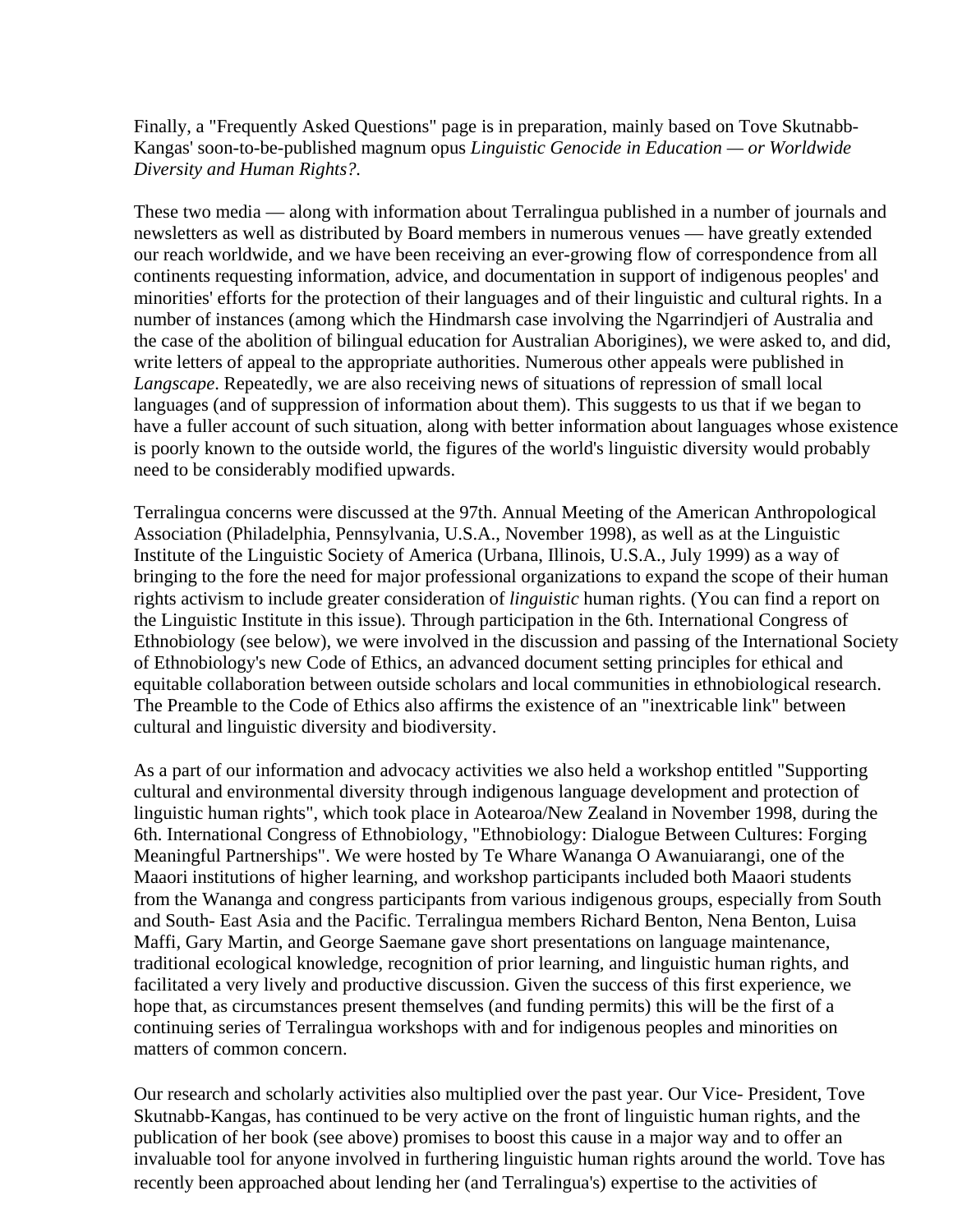U.N.E.S.C.O.'s International Linguapax Committee that co-ordinates data gathering for the World Languages Report. She is also involved in the follow-up Committee on the Draft Universal Declaration of Linguistic Rights, a document that was handed over to U.N.E.S.C.O. and that is now under re- examination. We will keep our members informed about developments on these two important fronts.

Other relevant forthcoming publications by Terralingua members include the book Language, Knowledge, and the Environment: The Interdependence of Biological and Cultural Diversity, edited by Luisa Maffi, which has been accepted for publication by the Smithsonian Institution Press and will soon go into production. The book, based in part on the conference "Endangered Languages, Endangered Knowledge, Endangered Environments" (Berkeley, California, U.S.A., October 1996), features among others several chapters by Terralingua Board and Advisory Panel members (Florey, Harmon, Maffi, Moore, Mühlhäusler, Pawley, Posey, Skutnabb-Kangas, Toledo). Its comprehensive coverage (over 34 chapters) of theoretical aspects of the relationship between linguistic, cultural, and biological diversity, case studies, and an agenda for action should make this book another significant resource for advancing the understanding of biocultural diversity and for fostering its protection.

Two related symposia were co-organized by Terralingua in 1999. The first one, "Language, Culture, and Understandings of the Environment: Lessons for Environmental Policy and Education", was held in Evanston and Chicago, Illinois, U.S.A., in April 1999, as a follow-up to the Berkeley conference, with a greater focus on practical lessons to be applied in the development of environment-relevant policies and environmental education. The three days of paper presentations and discussion brought together many threads spun by a heterogeneous group of anthropologists, psychologists, sociologists, economists, political scientists, historians, educators, and conservationists with a shared interest in the human dimensions of environmental issues (including Terralingua's Anthea Fallen-Bailey, Dave Harmon, and Luisa Maffi). The symposium was organized in collaboration with Chicago's Field Museum of Natural History and also included a video series, "Nature and Culture: Preserving the Diversity of Life", set up by Steve Bartz and featuring efforts by indigenous peoples from all continents to perpetuate their languages and cultural traditions and to protect their lands and environments. The series (possibly in an expanded version) may have a chance to be shown again at the Smithsonian Institution some time next year.

The second symposium, "Ethnobotany and Conservation of Biocultural Diversity", took place in the context of the 16th. International Botanical Congress (St. Louis, Missouri, U.S.A.) in August 1999 (see report in this issue). It focused specifically on the rôle of indigenous peoples' traditional botanical knowledge in the joint maintenance of biological and cultural (including linguistic) diversity. The symposium was very well received, and it was encouraging to see considerable openness vis-à-vis the biocultural perspective at this prime botanical science venue. The papers given at the symposium were outstanding, and along with two others presented in different sessions at the congress, they are now in preparation for the volume Ethnobotany and Conservation of Biocultural Diversity (L. Maffi, T. Carlson, and E. López-Zent, eds.), to be submitted to the book series Advances in Economic Botany, published by New York Botanical Garden Press.

Three significant research developments occurred as Terralingua's expertise was sought out by such major institutions and organization as the National Geographic Society (N.G.S.), the World Wide Fund for Nature (W.W.F.), and the Smithsonian Institution's National Museum of Natural History (N.M.N.H.).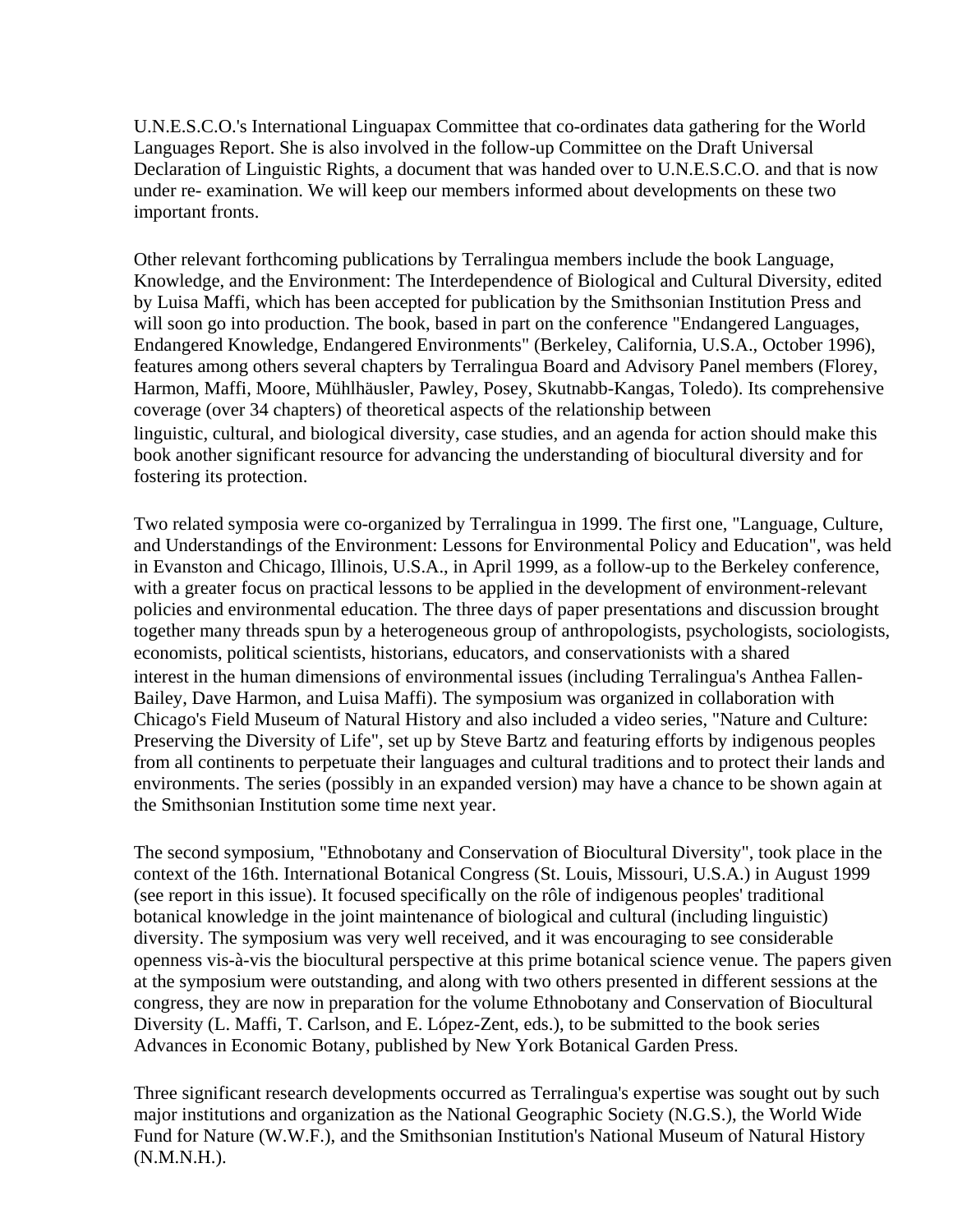Concerning the N.G.S., we were consulted for the August 1999 issue of National Geographic Magazine. As a part of a series on "Making sense of the millennium", the magazine published an issue on cultural diversity (following up on one on biodiversity) which, in addition to an article on "Vanishing Cultures", included a map of the world's language families and some discussion of language endangerment and why people should be concerned about it. Magazine writers asked Dave Harmon and Luisa Maffi, amongst other people, to comment on the map and to provide our views on the issue of language endangerment. Some of our remarks made their way into the captions to the map. While not all aspects of the map and of the issue's articles are fully satisfactory in our opinion, the aspects most closely related to languages and indigenous cultures are mostly good, and the worldwide distribution of the magazine should give this topic an exceptionally vast coverage. Furthermore, as a consequence of our conversations, magazine writers have become interested in the possibility of writing a series of articles on biocultural diversity, looking at human-environment relationships (and the threats they face) in various parts of the world. Further collaboration in this connection is likely if the series takes shape.

As for W.W.F., Terralingua was contacted by the People and Conservation Unit at W.W.F.- International (Gland, Switzerland), about collaborating on a project aimed at cross-mapping the world's indigenous and tribal peoples (I.P.) and ecoregions, with a special focus on the ecoregions recently selected by W.W.F. in its new approach to biodiversity conservation (known as the "Global 200"). This mapping was meant to provide a significant tool for awareness-raising, policy- making, implementation planning, and fund-raising for conservation work in partnership with I.P. The aim was to promote (within and outside W.W.F.) the understanding of the key rôle of I.P. in conservation in the areas in which they reside (and thus of the importance of forming partnerships with I.P., protecting their traditional knowledge and management practices, supporting their rights, etc.). Anthea Fallen-Bailey conducted preliminary work based on the Ethnologue catalogue of the world's languages. A global digital mapping, mostly based on Ethnologue data, was carried out by Manuel Lizarralde. More detailed regional maps of the Americas have also been prepared by Eric Smith (North America); Victor Toledo (Mexico); Manuel Lizarralde (South America); for Central America data were derived from an existing regional cross-mapping of I.P. and the environment. Regional maps for the rest of the world will be compiled as appropriate collaborators are found, and the initial global map will be ultimately revised. Later on an additional product might be a CD-ROM with the maps and other useful information on issues of I.P. and conservation. A companion Terralingua/W.W.F.-I report was prepared, and collaboration on the development of guidelines for partnerships with I.P. in conservation is under discussion.

Finally, a significant collaboration is emerging with N.M.N.H. Dr. William Merrill, Curator of Anthropology at N.M.N.H., finds Terralingua's integrative approach to linguistic, cultural, and biological diversity to be in agreement with his own perspective about a new rôle for natural history museums, and is interested in promoting the bio-cultural-linguistic diversity perspective at the Smithsonian. He thinks that natural history museums are excellent places for adopting and pursuing this perspective, given that all relevant disciplines co-exist under the same roof. He thus feels that museums might play a leading rôle in this field of research in the foreseeable future. Furthermore, because of the significant training and educational component of museums' activities, museums could play a leading rôle also by contributing to spreading this perspective. Over the past several months, Dr. Merrill and Terralingua have been exploring this collaboration. A number of meetings have taken place, including two at the Smithsonian in Washington, D.C., which yielded the full support of N.M.N.H. and other sectors of the Smithsonian to set up an interdisciplinary initiative on biocultural diversity and led to the creation of a working group (including biologists and anthropologists from N.M.N.H., as well as Luisa Maffi as Terralingua representative). The aim is to elaborate a field research project in which this interdisciplinary perspective will be applied and put to the test by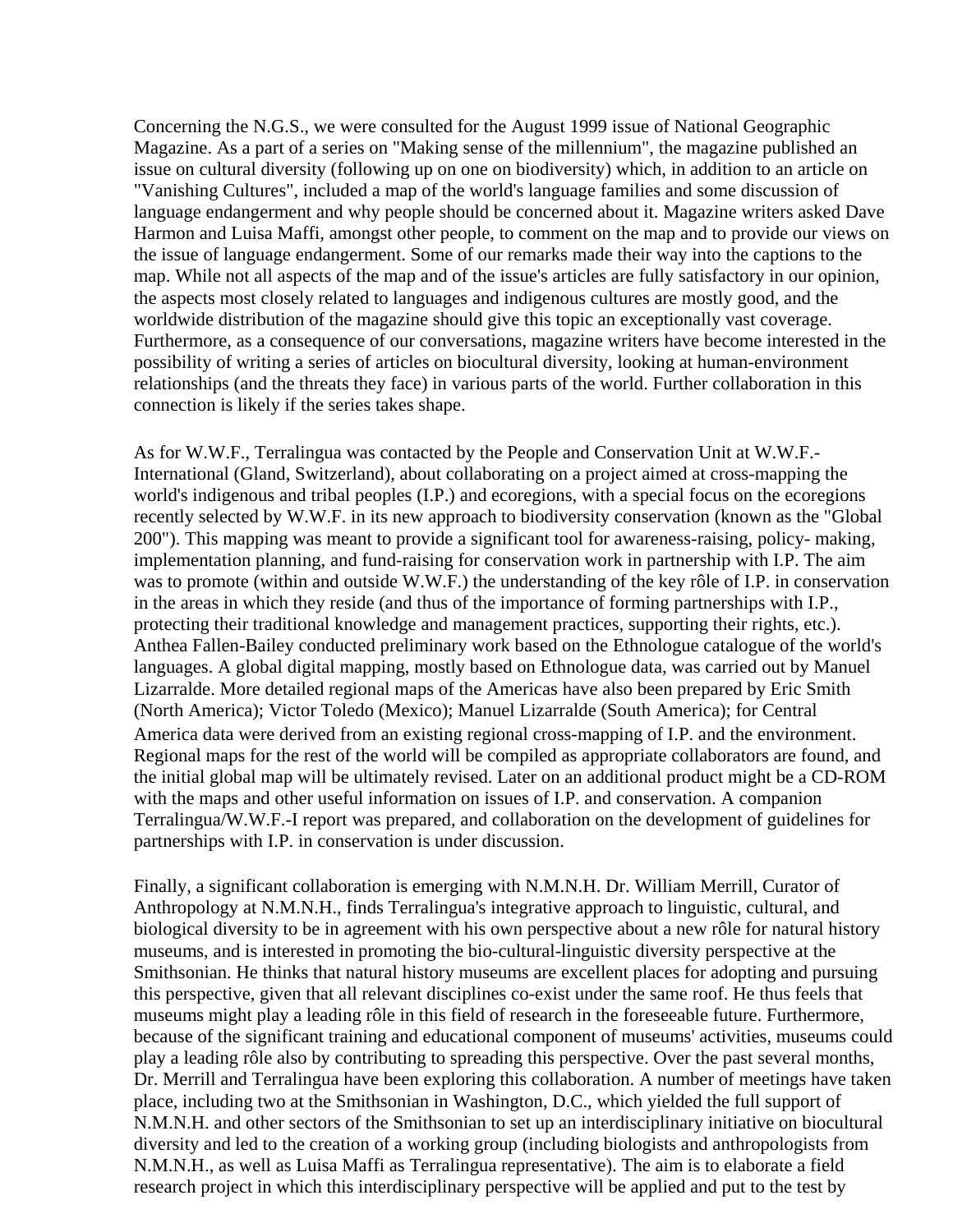studying patterns of diversity in nature, culture, and language and trying to understand the interactions among these patterns. Researchers from the various relevant disciplines (anthropologists, linguists, biologists, and others, from both N.M.N.H. and other research and academic institutions) will be learning to work together and to work with indigenous peoples as real partners.

There will be an important training component for students as well. The project is also meant to reflect and take into account local interests and needs (language/culture maintenance and revitalization definitely being one). It should be set up as a model of respect for indigenous peoples' rights (as per the relevant international instruments), and as a model of ethical work by researchers (as per the same instruments, as well as professional codes of ethics and other relevant documents). Additional meetings will be held in Washington in the next few months as the project takes shape. Through this process, we in Terralingua will continue to explore ways in which participation in the project may allow us to put our expertise to work to improve understanding of the relationships between linguistic, cultural, and biological diversity and to further the perpetuation of linguistic diversity and the protection of human rights. We will keep our membership informed of the relevant developments.

## Organizational Report.

Over the period covered by this report (August 1998 through July 1999), the Terralingua Board of Directors did not hold a formal meeting. However, informal communications were maintained with the entire Board. In addition, the Executive Committee was in frequent contact to manage the affairs of the organization. In July 1999, planning took place for a full Board meeting (which was held in August 1999). The main points made during the meeting were:

\* As Terralingua continues to evolve as an organization, we should try to achieve a balance between research, providing information, and advocacy.

\* We should be open the possibility of affiliating with a larger organization, should an appropriate opportunity arise.

\* Anthea Fallen-Bailey was appointed to the Board, replacing Alejandro de Avila.

\* Terralingua's membership policy will be streamlined. (Look for an announcement on this in the next *Langscape.*)

\* Langscape will be posted on the Web, as soon as the technical details can be worked out. (More on this also in the next *Langscape.*)

\* We will renew efforts to obtain foundation funding, concentrating on project proposals.

\* The idea of starting an electronic journal devoted to linguistic diversity, linguistic human rights, and language endangerment was thoroughly discussed. No decision was taken because of a number of unresolved administrative questions.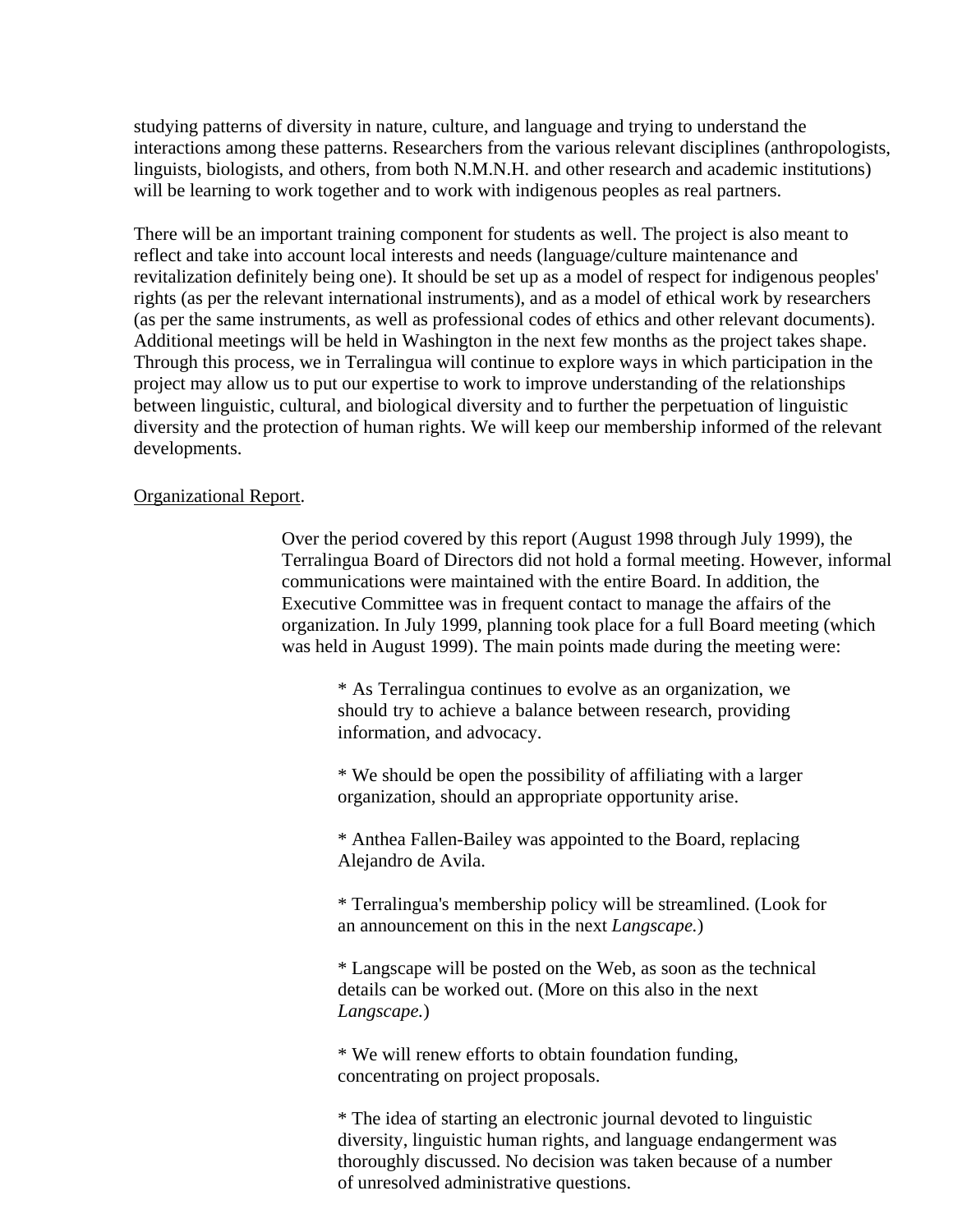\* Board members made specific commitments to further Terralingua's work in the coming year.

Over the past year, there have been additions to our distinguished Advisory Panel, which now consists of: Pekka Aikio, E. Annamalai, Richard Benton, Nena Benton, Nancy Dorian, Joshua Fishman, Margaret Florey, François Grin, Michael Krauss, Ole Henrik Magga, Jeffrey McNeely, Denny Moore, Peter Mühlhäusler, Gary Nabhan, Andrew Pawley, Darrell Posey and Victor Toledo.

The organization maintained its corporate registration with the state of Michigan through the filing of the requisite paperwork in September 1998.